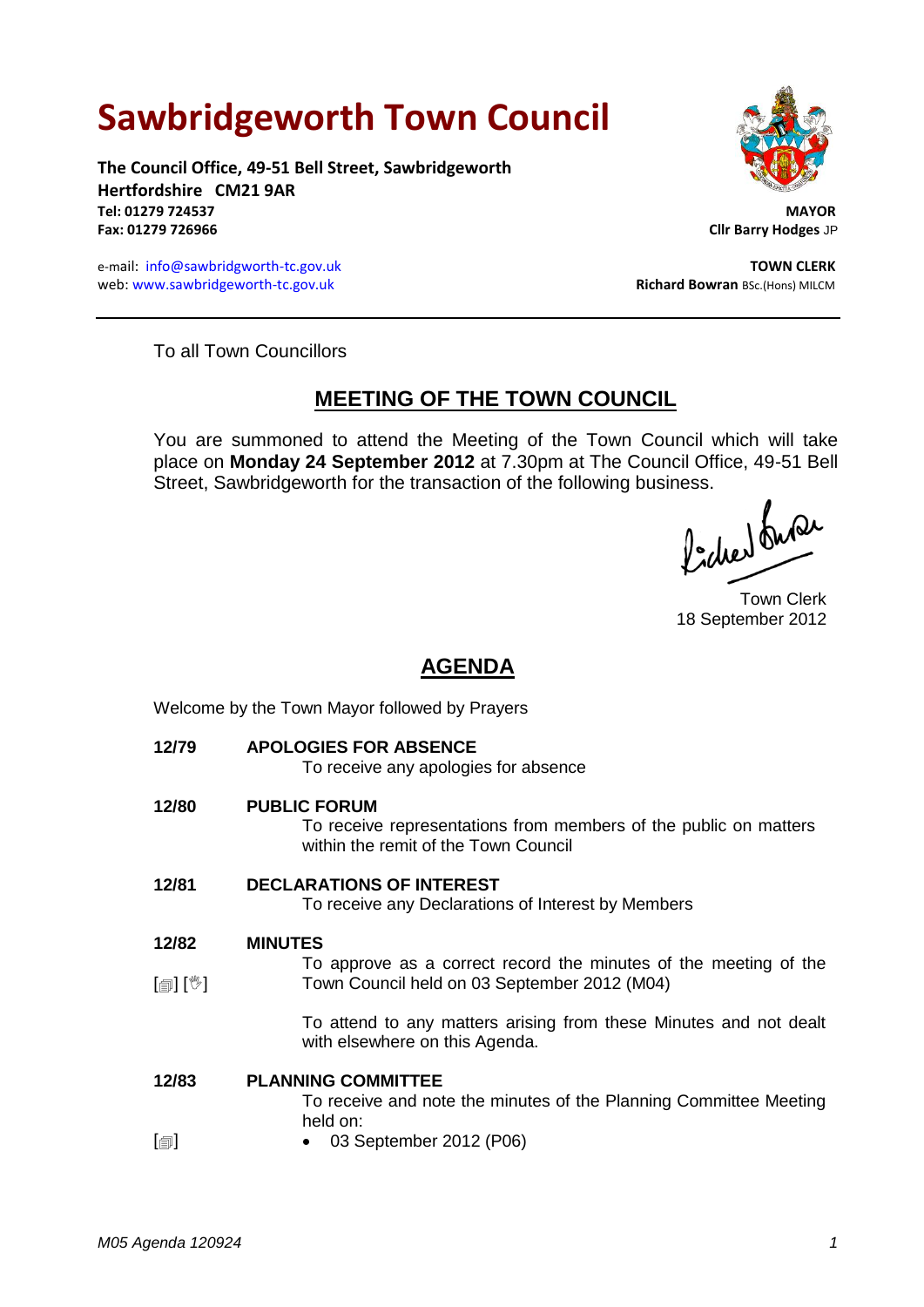| 12/84                                 | <b>COMMITTEE APPOINTMENTS</b>                                                                                                                                                                                                                                                                                                                                                                 |
|---------------------------------------|-----------------------------------------------------------------------------------------------------------------------------------------------------------------------------------------------------------------------------------------------------------------------------------------------------------------------------------------------------------------------------------------------|
| $[\mathbb{V}]$                        | Following the resignation of Adam Lowe:                                                                                                                                                                                                                                                                                                                                                       |
| $[\mathbb{V}]$                        | To appoint a member to the Amenities Committee.<br>To appoint a member to the Finance and Policy Committee.                                                                                                                                                                                                                                                                                   |
| 12/85                                 | <b>MAYOR'S CORRESPONDENCE/COMMUNICATIONS</b><br>To receive Mayor's appointments and communications                                                                                                                                                                                                                                                                                            |
| 12/86                                 | <b>REPRESENTATIVES REPORTS</b><br>To receive representatives reports from:<br><b>County Councillor</b><br><b>District Councillors</b><br>$\bullet$<br><b>Hertfordshire Police</b><br>$\bullet$<br><b>Footpaths Officer</b><br>$\bullet$<br><b>Other Representatives</b>                                                                                                                       |
| 12/87                                 | <b>CIVIC CENTRE</b><br>To report on the progress towards the creation of a Civic Centre for<br>the benefit of the parishioners of Sawbridgeworth.                                                                                                                                                                                                                                             |
| 12/88                                 | <b>BELL STREET CAR PARK</b><br>To report on the parking scheme in the Bell Street car park that<br>commenced on Monday 06 August 2012.                                                                                                                                                                                                                                                        |
| 12/89<br>$\lceil \circledcirc \rceil$ | <b>STREET NAMING</b><br>To recommend a response to East Herts District Council on the<br>proposal by the developer to name the developments at 2 and 4<br>Cutforth Road as Flats 1-7 Renos Court and Flats 1-4 George Court<br>respectively.                                                                                                                                                  |
| 12/90                                 | <b>EPPING FOREST DC DEVELOPMENT CONSULTATION</b><br>To recommend that a response be made to the development<br>consultation by Epping Forest District Council which identifies an<br>area of land in Lower Sheering for the development of 600 houses.<br>This will impact upon Sawbridgeworth in that future residents of that<br>area would rely upon the infrastructure of Sawbridgeworth. |
| 12/91                                 | <b>AUDIT OF ACCOUNTS FOR 2011/12</b><br>To note the conclusion of audit for the year 2011/12 and the<br>comments thereto:<br>Quoting expenditure powers<br>٠<br><b>Updating Standing Orders and Financial Regulations</b><br>$\bullet$                                                                                                                                                        |
| $[\mathbb{V}]$                        | To resolve to approve and accept the audited annual return and to<br>note the issues that were raised.                                                                                                                                                                                                                                                                                        |
| 12/92<br>$\lbrack \oplus \rbrack$     | <b>CLERK'S REPORT</b><br><b>Civic Centre</b><br><b>Security Cameras</b><br>٠<br><b>Allotment Security</b><br>$\bullet$<br><b>Bell Street car park</b><br><b>Christmas Lights</b><br>٠                                                                                                                                                                                                         |
| 12/93                                 | <b>DEPOSIT &amp; CONSULTATION DOCUMENTS</b><br>Pishiobury Park Development Plan<br>$\bullet$<br>{Report available in the council office}                                                                                                                                                                                                                                                      |